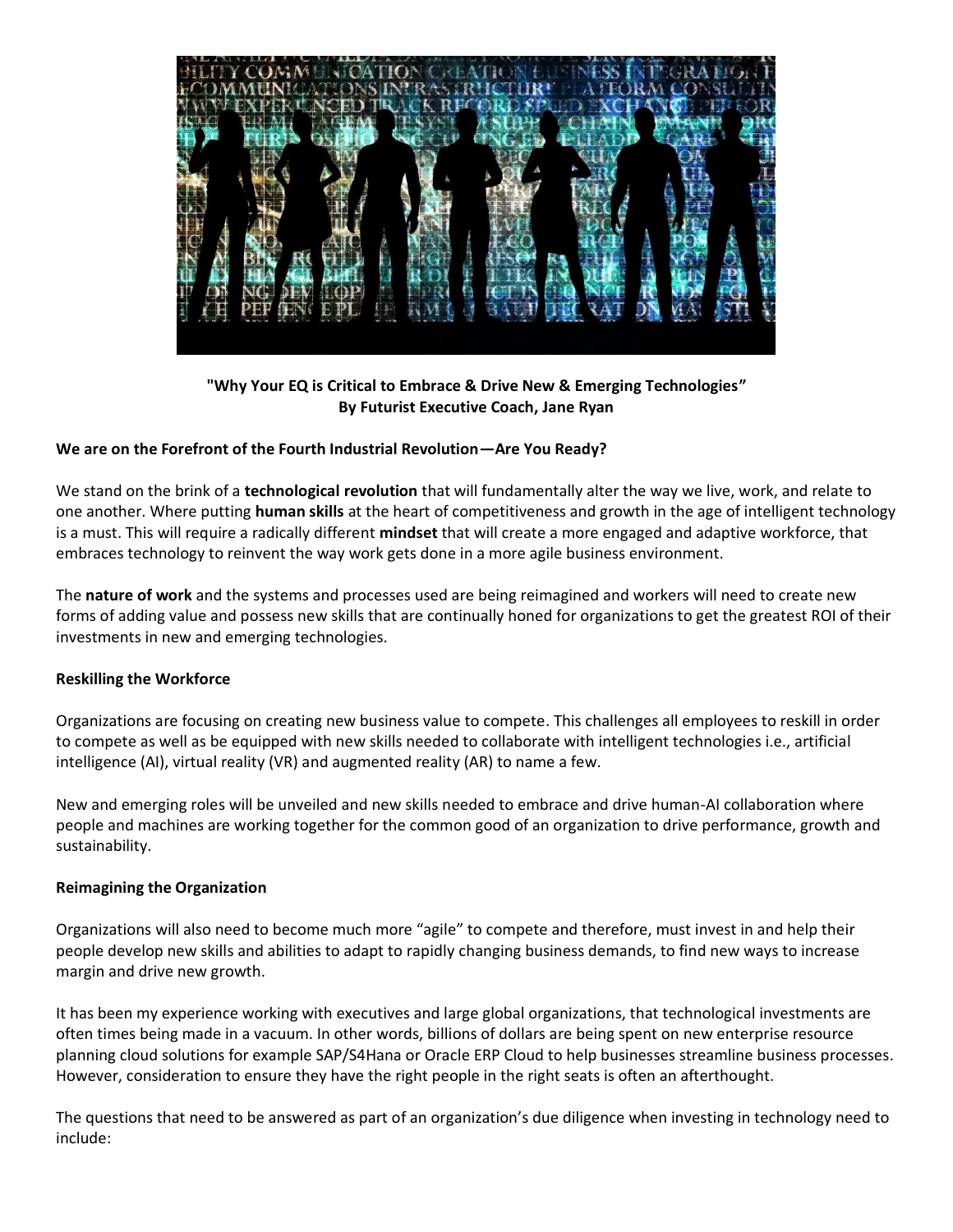- Do we have the right talent in place—is our bench strength of talent, 'knowledge, skills and abilities' (KSAs) ready to not only leverage yesterday's/existing technologies in place; but more importantly
- Do we have the right talent and leadership in place to effectively drive business results and gain greatest return on investment in today's as well as future technologies?

## **Top 10 Skills Needed in 2020 Compared to 5 Years Ago**

| In 2020                               | In 2015                                   |
|---------------------------------------|-------------------------------------------|
| 1. Complex Problem Solving            | <b>Complex Problem Solving</b><br>1.      |
| 2. Critical Thinking                  | 2. Coordinating with Others               |
| Creativity<br>З.                      | <b>People Management</b><br>3.            |
| <b>People Management</b><br>4.        | 4. Critical Thinking                      |
| <b>Coordinating with Others</b><br>5. | <b>Negotiation</b><br>5.                  |
| <b>EMOTIONAL INTELLIGENCE</b><br>6.   | 6. Quality Control                        |
| <b>Judgment and Decision Making</b>   | <b>Service Orientation</b>                |
| <b>Service Orientation</b><br>8.      | <b>Judgment and Decision Making</b><br>8. |
| <b>Negotiation</b><br>9.              | 9. Active Listening                       |
| 10. Cognitive Flexibility             | 10. Creativity                            |

Source: Future of Jobs Report, World Economic Forum

## **Skills Needed in the Next 5 Years and Beyond**

- **Behavioral adaptation** to excel in highly techno-centric work environments.
- **Abstract thinking** to excel in creative tasks, and problem-solving.
- **Emotional agility** to excel in developing a mindset of continuous innovation that will foster proficiencies in a fast-paced world of human-AI collaboration.
	- According to a 2018 HBR article "To take full advantage of this collaboration, companies must understand how humans can most effectively augment machines, how machines can enhance what humans do best, and how to redesign business processes to support the partnership." ("How Humans and AI Are Working Together in 1,500 Companies," 2019).



## **Your Emotional Intelligence Matters**

Emotional Intelligence (EI) is the ability to perceive emotion, integrate emotion to facilitate thought, understand emotions, and to regulate emotions to promote personal and professional growth (Mayer & Salovey, 1997). The essence of EI lies in adaptation of creating conscious and intelligent responses.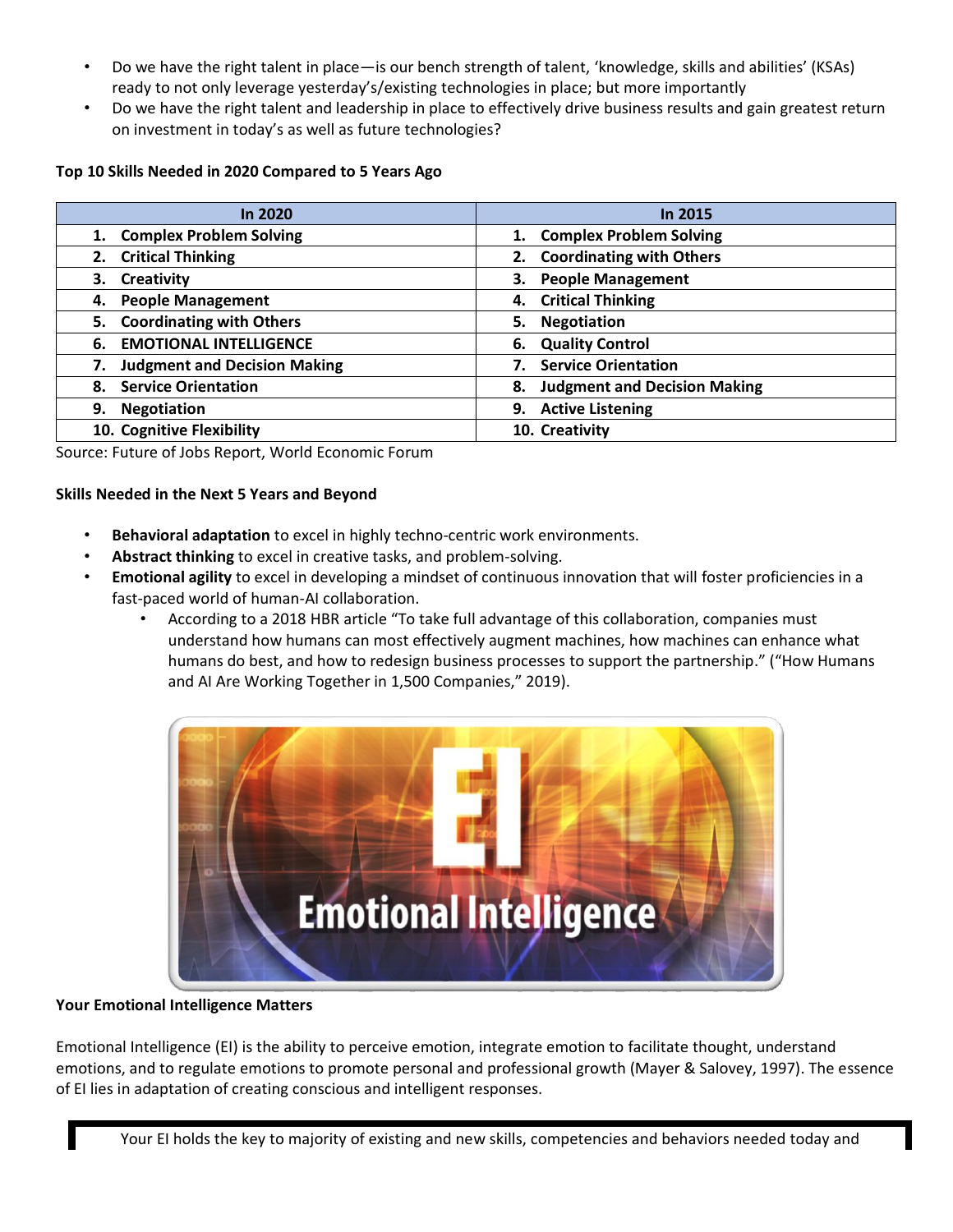## **Decision Making and Complex Problem Solving**

- **DECISION MAKING & COMPLEX PROBLEM-SOLVING** is the ability to find solutions to problems in situations where emotions are involved (SELF-AWARENESS & AWARENESS OF OTHERS).
- **COMPLEX PROBLEM-SOLVING** includes the ability to understand how emotions impact decision making (SELF-AWARENESS).
- **REALITY TESTING** is the capacity to remain objective by seeing things as they really are. This capacity involves **recognizing when emotions or personal bias (**SELF-AWARENESS**) can cause one to be less objective.**
- **IMPULSE CONTROL** (SELF-REGULATION) is the ability to resist or delay an impulse, drive or temptation to act and involves avoiding rash behaviors and decision making.

## **Your EQ is Critical to Embrace Change, and Unlock Creativity and Innovation**

Research shows that workers who have strong EQ are more adaptable to change, are more creative and collaborative and are stronger critical thinkers and better decision makers (Goleman, 1995).

The **Workforce of the Future** will need to embrace new and emerging technologies that are needed to produce more innovative products to meet the demands of a rapidly changing, challenging and globally competitive world. This is why your emotional intelligence is critical to your career success because your ability to embrace and drive new and emerging technologies, build and drive collaborative results through intelligent resources, and focus your knowledge, skills and abilities in a manner that will ignite performance and achieve targeted business results is paramount.



Graphic Art by AlexLMX

## **IQ and EQ Schools of Thought**

As humans it is as if we have two minds—Two types of intelligence—the Cognitive Mind and the Emotional Mind. In simplistic understanding terms—a mind that Thinks and a mind that Feels. Old School Thinking looks at thoughts reason as either the Rational (logical) and Irrational (not logical). New School Thinking believes when we harmonize Head (IQ) and Heart (EQ) we create a more holistic approach to reasoning and this requires 'whole brain' thinking and decision making. This is why EQ matters more than just IQ alone (Goleman, 1995).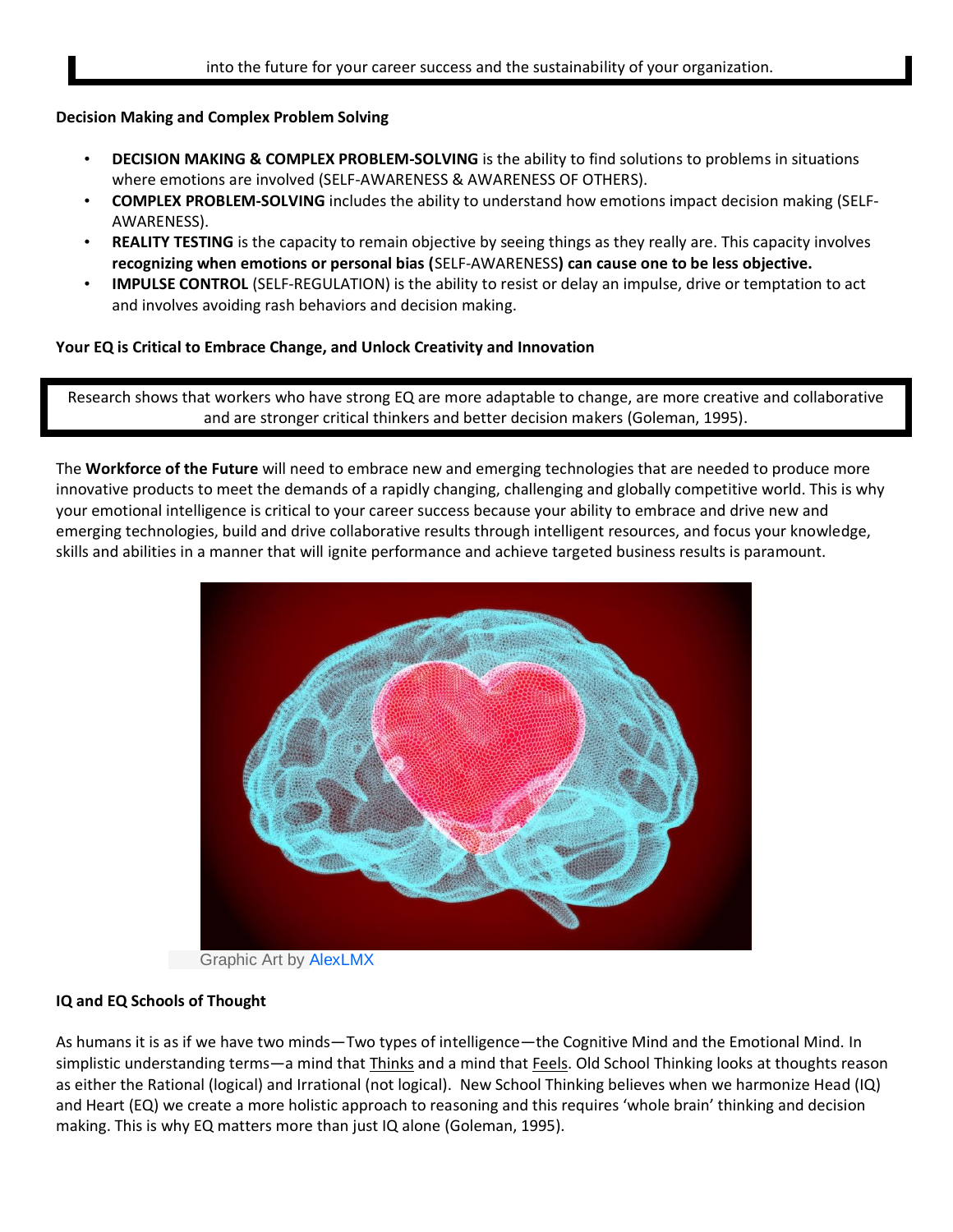# *"The junction where Cognitive and Emotional thoughts collide is where strong emotional intelligence and intellectual ability rise and human performance can soar!" (Ryan, 2019).*

#### **Your EQ and the Future Workplace**

Daniel Goleman's first book on EQ was called "Emotional Intelligence "*Why It Can Matter More Than IQ*" was written in 1995 based on his extensive research that began in the late 80's (Goleman, 1995). Today, Daniel's research continues to gain even more attention (almost 25 years later) as we embark upon the 4th industrial revolution of humans and machines.

> *IQ remains vital – the cognitive mind—the ability to think logically, however, IQ is not enough one must also possess strong EQ (Goleman, 1995).*

The truth is that your Intelligence Quotient (IQ) is not enough to stay relevant into the future workplace "especially with our technology evolving at such tremendous speed. Take, for instance, somebody who is good at analyzing data can be easily replaced by machines. Machines can be thought to do certain works more efficiently and even faster, thereby replacing you easily, even with your high IQ. However, there are certain things machines cannot replace. The most important among them is a meaningful human connection. **This makes emotional intelligence one of the most valuable skills an employee could have in the future** because it makes you stay highly relevant" (Thrive Global, 2019).

**Collaboration between human and machine technology (i.e., AI) can boost our analytic and decision-making abilities, as well as heighten creativity and innovation.**

Moreover, with strong EQ, you can create a positive working atmosphere and build collaboration and trust. According to a study by The American Institute of Stress "A positive environment can boost workplace creativity and productivity. It is easier to take risks when you feel safe and it is easier to think clearly and make better decisions when you are less stressed" (Stress.Org., 2019). The remedy is for organizations and individuals to take emotional intelligence seriously. Strong EQ reduces stress.

"Half of American workers say that they have a more demanding workload this year than they did a year ago, and 38% say they are feeling more pressure at work this year," said Frank Kenna III, President of The Marlin Company. "Stress has become the emotional toothache of the workplace. It leads to serious impairment that can cause big mistakes and serious injuries. As the economy worsens, we need the equivalent of a root canal – employers need to help educate their people on how to fight the infection and ease the pain." (Harris Interactive, 2001)

Organizations today need to build cultures of trust, where taking meaningful risks are encouraged. Emotional intelligence helps to create a positive workplace where employees feel free to explore, test and innovate and contribute to the growth of the organization far into the future.

#### **Your EQ Matters**

- EI helps you Become Proactive and Respond vs. React
- EI helps you Make Informed Decisions
- EI is about Being Smarter with Feelings (yours and others)
- EI is the Force that will change your work, your career, and THE world we live in.
- When EQ scores increase relationships, communication, well-being and quality of life and careers improve.

#### **In Conclusion**